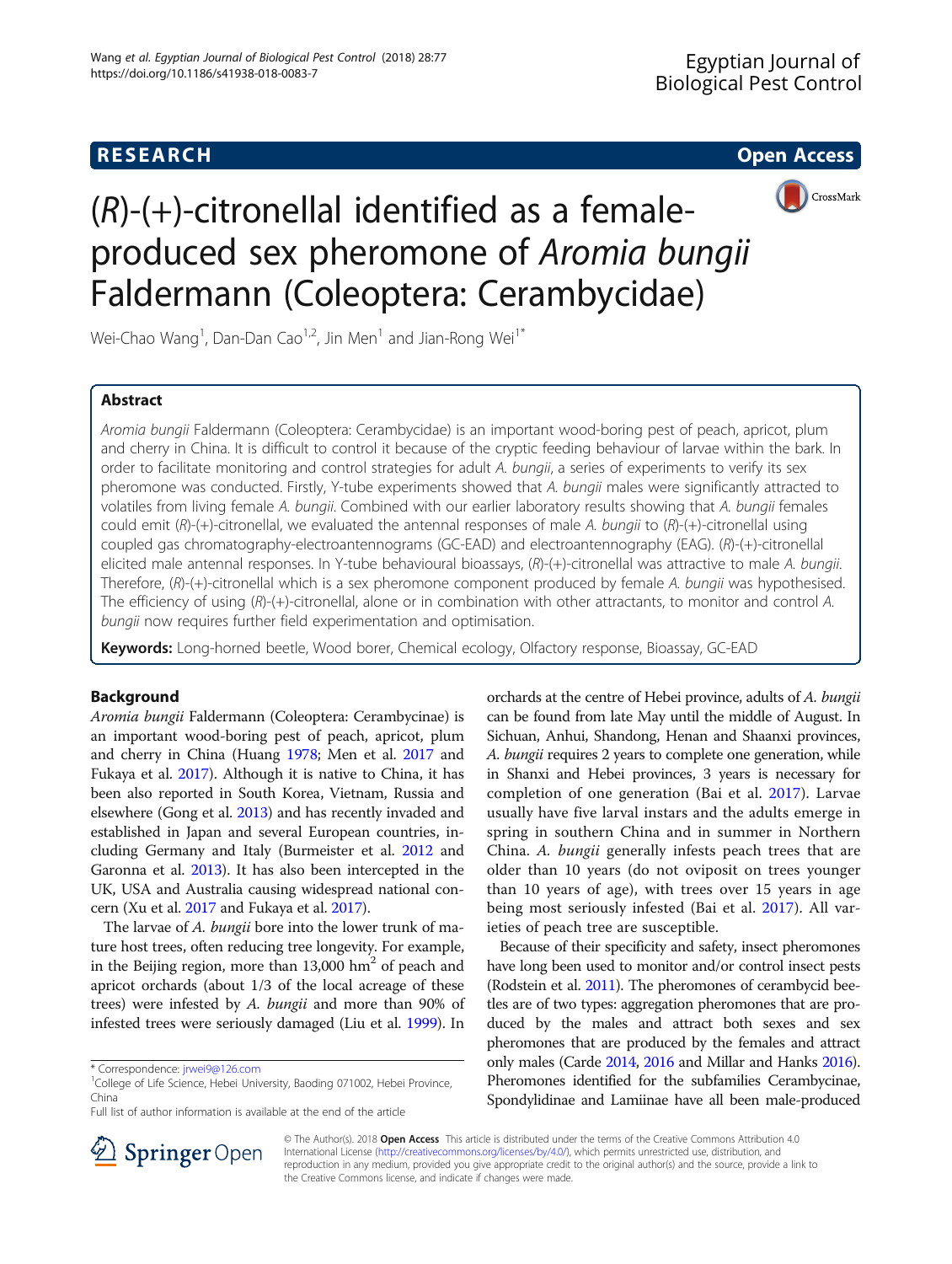aggregation pheromones, whereas that for the subfamilies Prioninae and Lepturinae, all pheromones identified have been female-produced sex pheromones (Hanks and Millar [2016\)](#page-5-0). To date, research on pheromones of Cerambycinae has mainly focused on the male-produced aggregation pheromone (Reddy et al. [2005](#page-5-0) and Lacey et al. [2004,](#page-5-0) [2009](#page-5-0)). Female-produced sex pheromones have not been reported in the Cerambycinae.

Xu et al. ([2017\)](#page-5-0) identified and synthesised the maleproduced aggregation pheromone of A. bungii, which attracted both sexes in field experiments done in China and Japan. Wei et al.  $(2013)$  $(2013)$  detected  $(R)-(+)$ -citronellal from the bodies of adult female A. bungii and speculated that it may have a role in sexual behaviour.

Here, laboratory behaviour experiments to determine whether A. bungii adults are attracted to the same-sex or opposite-sex individuals were carried out and followed by evaluation of electrophysiological responses of antennae from males to  $(R)$ -(+)-citronellal (90%, Aldrich) and then Y-tube olfactometer experiments with A. bungii males.

## Material and methods

## Source of insects

Heavily-infested peach logs were collected from orchards in Shunping County, Hebei province, China, and transferred to the laboratory. Virgin adults of A. bungii emerged from these logs were collected. Specifically, in early April 2017, infested trees were felled and transported back to the laboratory. Restricted by the tree shapes, the lengths of 57 logs varied between 30 and 120 cm and the diameter between 10 and 30 cm. The cut edges were sealed by paraffin wax and a plastic film to avoid desiccation. Logs were placed in steel gauze mesh cages (20 mesh sieve), and incubated at  $25 \pm 4$  °C, RH 60  $\pm$  10%, until adults emerged. Adults of A. bungii were collected twice daily, at 08:00 and 20:00, starting late May until the mid-July. Emerged adults were placed individually in plastic chambers (PE, 18 cm × 11 cm  $\times$  8 cm) and maintained at room temperature (25 ± 2 °C). They were fed daily with peach jelly (a child's snack) purchased from the supermarket. In general, A. bungii lived for approximately 40–50 days in the lab; adults used for experiments were all over 3 days of age.

## Olfactory responses of A. bungii adults to same-sex or opposite-sex individuals

A glass Y-tube olfactometer was used to investigate the behavioural responses of A. bungii adults to other individuals (Fig. 1). Dimensions of the Y-tube olfactometer were stem length, 40 cm; arm lengths, 30 cm at a 75° to each other; and internal diameter, 8 cm. A ball-shaped trap (2000 ml in volume and 35 cm in length) formed from a flask was placed at the end of each arm. Any beetle entering the trap was unable to crawl out and back down the arm. The two traps were connected to the odour source vessels, the flow meter, the activated carbon filter and the air generator which included an activated carbon and silica gel filter. All devices were connected by Teflon tubing. The odour source for one arm (treatment arm) came from four living adult A. bungii (either male or female depending on treatment and held in separate vessels to avoid fighting) and the other was clean air (control arm). The Y-tube olfactometer was placed in a room with the two arms beneath a natural light source (approximately 4.80 × 10<sup>6</sup>-lx). The flow rate of clean air through each arm was 400 ml/min. During the bioassay, a beetle was introduced into the main arm of the Y-tube olfactometer. The response time ranged from 0 to 10 min. If the beetle crawled beyond halfway along an arm, or fell into the trap, it was considered to have made a choice. In the absence of a choice within 10 min, the test beetle was removed and the data excluded from statistical analysis. Each beetle was used only once, and at least 30 replicate responsive adults were required for each choice test. In order to eliminate any positional effects, the treatment and control arms of the Y-tube olfactometer were exchanged after every five beetles tested. Before each experiment, the components of the Y-tube olfactometer were cleaned in absolute ethanol (Kermel, AR), rinsed thoroughly in distilled water and dried in hot air. The responses of either individual males or females to volatiles from four females vs clean air and the responses of individual males or females to volatiles from four males vs clean air were compared. The Y-tube was cleaned after every five individuals run. All experiments were carried out at  $20 \pm 2$  °C and the RH was approximately 50%. Before the test, adults were placed

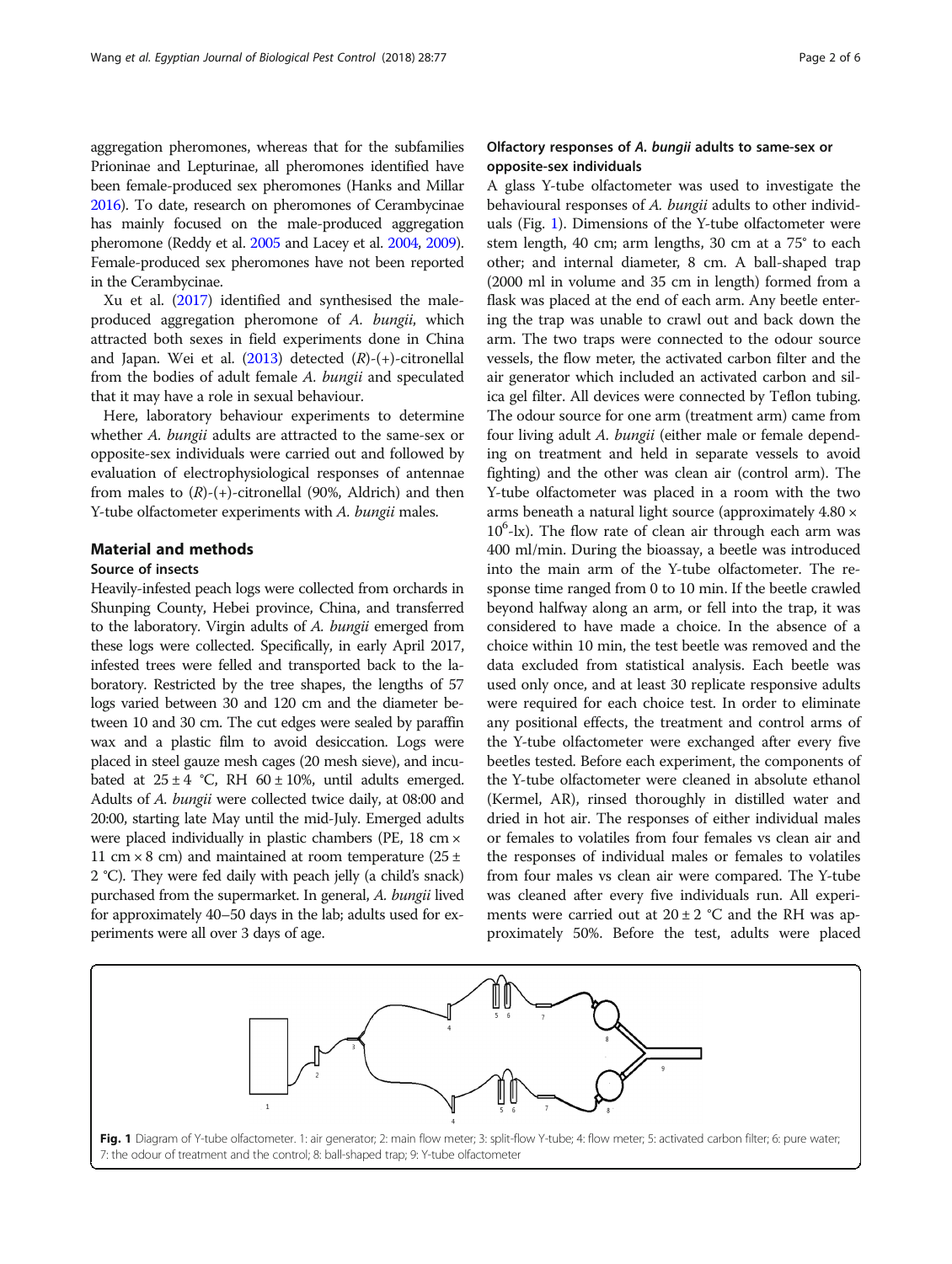individually in the PE box (18 cm  $\times$  11 cm  $\times$  8 cm) at 26  $\pm$ 0.5 °C, RH 55  $\pm$  5% for 24 h without a food supply.

#### Coupled gas chromatography-electroantennogram detection (GC-EAD)

 $(R)-(+)$ -citronellal was analysed by GC-EAD on an Agilent 7890A GC (Agilent, USA) with an injection port temperature of 250 °C, equipped with a HP-5 capillary column (30 m  $\times$  0.32 mm  $\times$  0.25 µm) in a splitless mode, and the GC oven programmed to run from 45 °C (held for 2 min) to 220 °C at 8 °C/min (held for 10 min). Column effluent was split 1:1 between the flame ionisation detector (FID) and the electroantennogram detector (EAD) with two deactivated capillary columns of equal length used as transfer lines with a deactivated Y splitter (Agilent, part number: 5181-3398). The column to the EAD preparation passed through the wall of the GC via a GC-EAD transfer (SYNTECH), heated to 220 °C. The two terminal flagella of individual antenna from male A. bungii were cut and approximately 1 mm from the tip removed. This section of the antenna was then mounted between two glass capillary electrodes (formed on a Narisshige electrode puller) and filled with physiological saline; the electrical contact to the amplifier was provided by a silver wire. The antennal preparation was centred in the effluent air stream from the GC, and antennal signals were amplified and filtered using a single-step high-input impedance DC amplifier and recorded in parallel with the FID signal.

#### Electroantennography (EAG)

In order to further verify the electrophysiological activity in response to  $(R)$ -(+)-citronellal, a series of EAG tests was conducted. The EAG recording operating system was composed of an intelligent data acquisition controller IDAC-4, a micro operation instrument Syntech MN-151, a stimulated air flow controller Syntech CS-55 and Syntech software processing system (Syntech, Germany). Recording electrodes and indifferent electrodes were both Ag-AgCl in physiological saline. The glass capillaries (1.5 mm OD) were filled with physiological saline. The airflow velocity and the continuous airflow were set at 400 ml/min. The stimulation time was 0.5 s, and the interval between two stimulations was 60 s. The qualitative filter paper was cut into  $1.5 \text{ cm} \times 0.8 \text{ cm}$  and folded into  $1.5 \text{ cm} \times 0.4 \text{ cm}$  and used as the carrier for the test volatile. A head-stage amplifier, a 'signal interface box' (model ID-04) and a PC-based acquisition system were used to amplify and record the EAG signal. At intervals of 1 min, stimulations were made beginning with the lowest concentration of the compounds and ending with the highest concentration. Ten antennae from male adults of over 3 days in age were stimulated with a dilution series of  $(R)$ -(+)-citronellal (90%, Aldrich): 5 ng/μl, 50 ng/μl, 500 ng/μl, 5 μg/μl, 50 μg/μl, 100 μg/μl and 300 μg/μl. Each

#### Olfactory response of A. bungii males to (R)-(+)-citronellal

Ten microlitres of  $(R)-(+)$ -citronellal (100 μg/μl) was placed onto filter paper (length, 4 cm; width, 0.2 cm) as the treatment odour source. Ten microlitres of hexane was placed on a similar filter paper to provide the control. After approximately 1 min, the two filter papers were connected to the two arms of the Y-tube as the odour sources. The other procedures were as described previously.

#### Statistical analysis

Bivariate non-parametric Wilcoxon tests were used to analyse and compare the results of the selection of volatile from A. bungii and  $(R)-(+)$ -citronellal. Variance analysis and HSD multiple comparisons of the experimental data were made. The mean values of EAG reactions were analysed by variance analysis ( $P < 0.05$ ) using SPSS 21.0 statistical software.

## Results and discussion

## Olfactory responses of A. bungii adults to same-sex or opposite-sex individuals

The results of behavioural response showed that females were not significantly attracted to volatiles from either living males or females. Males were not attracted to the volatiles from other males, but males were significantly attracted to the volatiles from females  $(Z = -2.90, P < 0.01)$ (Fig. [2\)](#page-3-0).

This result indicated that there was no aggregation pheromone emitted from the living male or female body to attract the same-sex adults. However, since the living females could attract the males, it was hypothesised that females produced pheromone in A. bungii.

#### Coupled GC-EAD

Results of GC-EAD showed that  $(R)$ - $(+)$ -citronellal elicited responses in the antennae of A. bungii males (peak 1, Fig. [3](#page-3-0)), but there was no responses in the antennae of A. bungii females.

Since  $(R)$ -(+)-citronellal was detected from the female body of A. bungii (Wei et al. [2013](#page-5-0)), and it could elicit the response of antennae of A. bungii males in GC-EAD system, it might be an active compound emitted from the living female.

## EAG responses of male Aromia bungii

All quantities of  $(R)$ - $(+)$ -citronellal, except 0.5  $\mu$ g, evoked an EAG response in adult male A. bungii. The relative value of the EAG response reached its peak when the quantity of  $(R)$ -(+)-citronellal was 1000  $\mu$ g (Fig. [4](#page-4-0)). There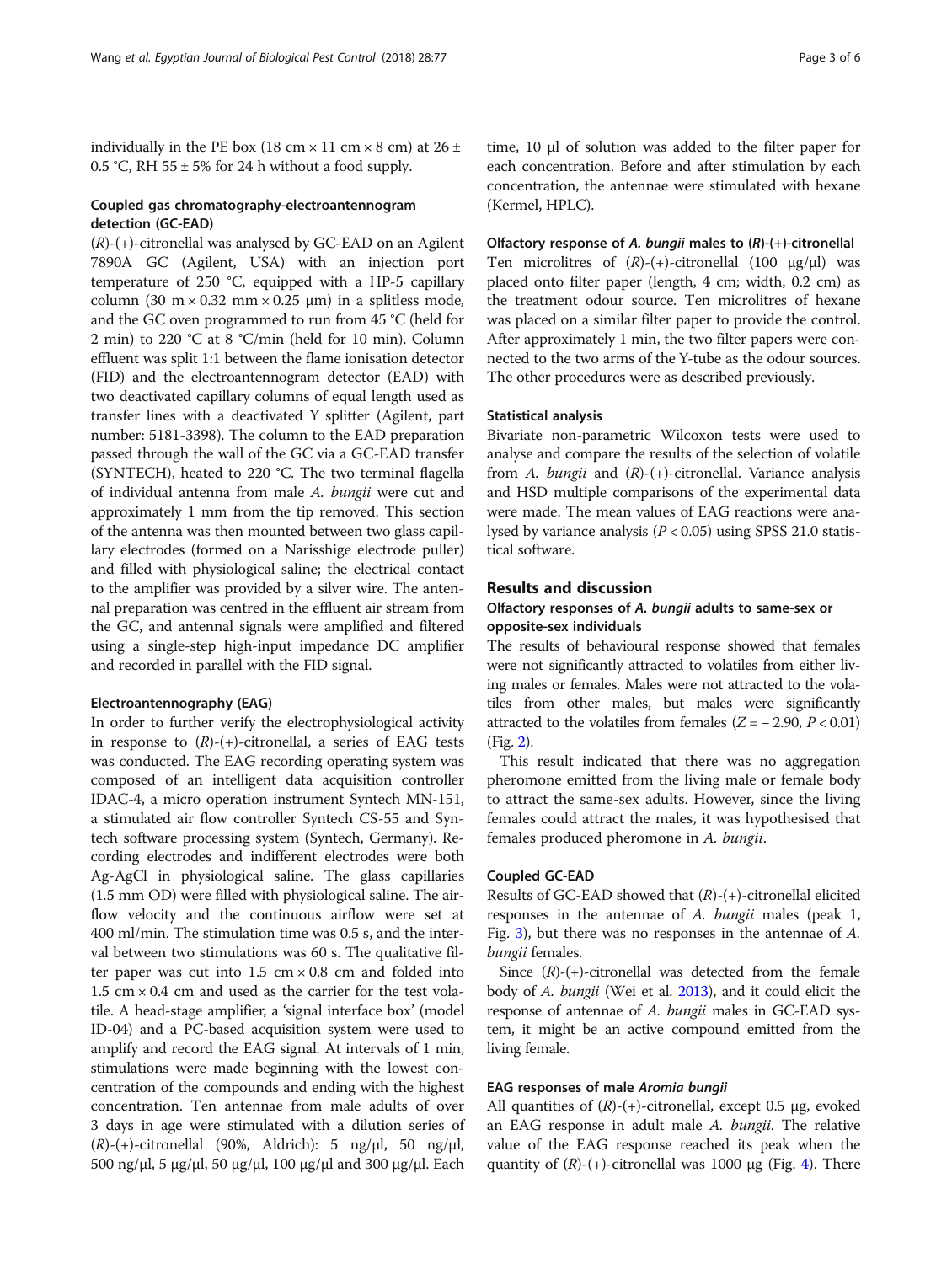<span id="page-3-0"></span>

treatment group; significant difference at the 0.01 level (nonparametric test, bivariate correlation, Wilcoxon test)

was a significant difference in values amongst the different quantities of  $(R)$ -(+)-citronellal (*F* = 10.23, *df*<sub>1</sub> = 6, *df*<sub>2</sub> = 63,  $P < 0.05$ ). EAG responses to 500 μg were significantly higher than response to those with lower quantities  $(F =$ 12.009,  $df_1 = 4$ ,  $df_2 = 45$ ,  $P < 0.05$ ), and there was a statistically significant difference between responses to 1000 and 50 μg ( $F = 9.209$ ,  $df_1 = 1$ ,  $df_2 = 18$ ,  $P < 0.05$ ).

Since it was emitted in trace amount but needed a relative higher amount to elicit the antennal response of male A. bungii, which was different with the traditional sex pheromone of the moth, it might also be an intermediate metabolite for other chemical cues or defence substances. In addition, the compound emitted from the cerambycid might need a bit higher amount to elicit the antennal response (Xu et al. [2017](#page-5-0)). Therefore, it was not a surprise that 5 μg of  $(R)$ -(+)-citronellal only elicited a weak EAG responses in A. bungii males.

#### Y-tube olfactometer bioassays

Results showed that 23 males of A. bungii were attracted to  $(R)$ -(+)-citronellal and only 11 males chose the control arm ( $Z = -2.06$ ,  $P < 0.05$ ). It indicated that  $(R)$ - $(+)$ -citronellal could significantly attract the A. bungii males and might play a role as female-produced pheromone.

#### Female-produced pheromone (R)-(+)-citronellal

Amongst cerambycids, species in three genera have been shown to use female-produced sex pheromones (Leal et al. [1994](#page-5-0); Ray et al. [2012](#page-5-0) and Wickham et al. [2016](#page-5-0)). Until this study, female-produced sex pheromones had not been

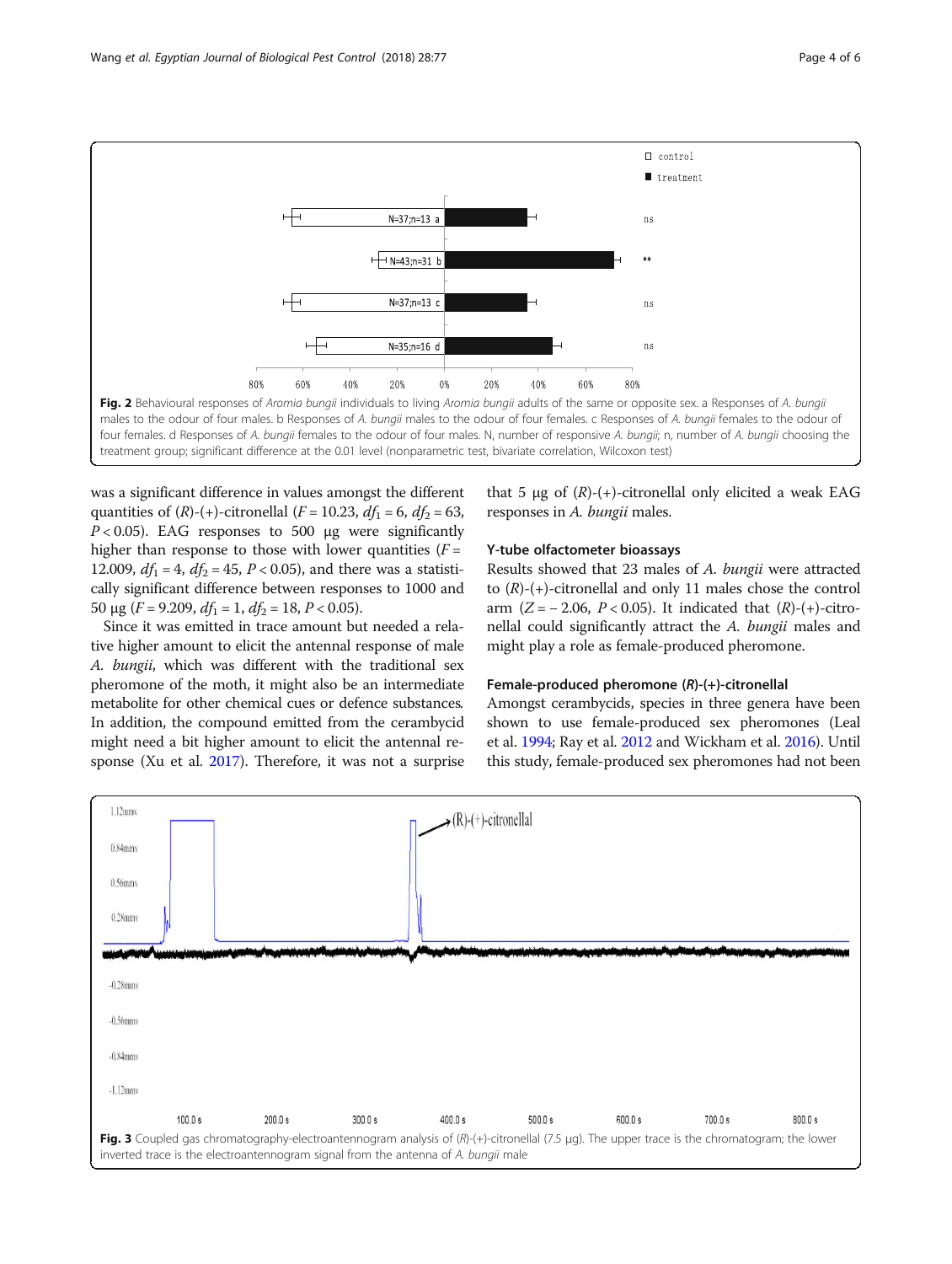<span id="page-4-0"></span>

reported in the sub-family Cerambycinae. Our previous study showed that  $(R)-(+)$ -citronellal was produced by female A. bungii (Wei et al. [2013\)](#page-5-0). Because (R)-(+)-citronellal could only be detected from the live female body by chance and it was in trace amount, so it was not been quantified. Due to its attraction to male A. bungii,  $(R)-(+)$ -citronellal, the sex pheromone produced by A. bungii females, was hypothesised. This is the first time that a female-produced sex pheromone has been reported in Cerambycine.

Citronellal is used by insects to identify their host plants and may also have other roles in insects' behaviour. For example, citronellal found in the host plants of Demonax transilis Bates (Coleoptera: Cerambycidae) was only attractive to females (Ikeda et al. [1993](#page-5-0)). As a volatile from non-host plants, citronellal also elicited strong EAG responses in the antennae of female Monochamus alternatus (Coleoptera: Cerambycidae) beetles and deterred females from ovipositing (Li et al. [2007\)](#page-5-0). There are three important sources of pheromone precursor compounds in insects: de novo biosynthesis, further processing of host plant-derived compounds and direct integration of molecules from compounds (Yew and Chung [2015\)](#page-5-0).  $(R)$ -(+)-citronellal elicited responses in the antennae of A. bungii males and was only attractive to males. Although this volatile in peach trees was not found, the possibility that  $(R)-(+)$ -citronellal is derived from the host plant of A. bungii could not be completely excluded.

Whether  $(R)$ - $(+)$ -citronellal alone, or in combination with other chemicals, could attract male A. bungii in the field needs further research. Semiochemicals from host plants may also play important roles in attracting A. bungii adults to aggregate and mate.

#### **Conclusions**

In conclusion, the results of the present study hypothesised that  $(R)-(+)$ -citronellal is a sex pheromone component produced by female A. bungii. The identification of sex pheromones of A. bungii female will provide a theoretical and technical basis for the integrated management of A. bungii.

#### Acknowledgements

We thank Ming Wen and Ya-Ge Chang for their help with collection of beetles in the field. We also thank professor Guo-Don Ren for the facilities provided for the rearing of the beetles.

#### Funding

This study is funded by the Natural Science Foundation of Hebei Province (CN2014201004) and Youth Fund of Hebei Province (QN2017016).

#### Availability of data and materials

The data and material are included in the dissertation of the first author but has not yet been published formally.

#### Authors' contributions

W-CW is responsible for conducting the EAG and GC-EAD experiment and data analysis and writing the draft manuscript. D-DC contributed in the rearing of the beetle and conducting part of the olfactory test. JM conducted a part of the olfactory test. J-RW is responsible for designing and supervising the study, revising the paper scientifically and checking the analysis. All authors read and approved the final manuscript.

#### Ethics approval and consent to participate

Not applicable.

#### Consent for publication

Not applicable.

#### Competing interests

The authors declare that they have no competing interests.

#### Publisher's Note

Springer Nature remains neutral with regard to jurisdictional claims in published maps and institutional affiliations.